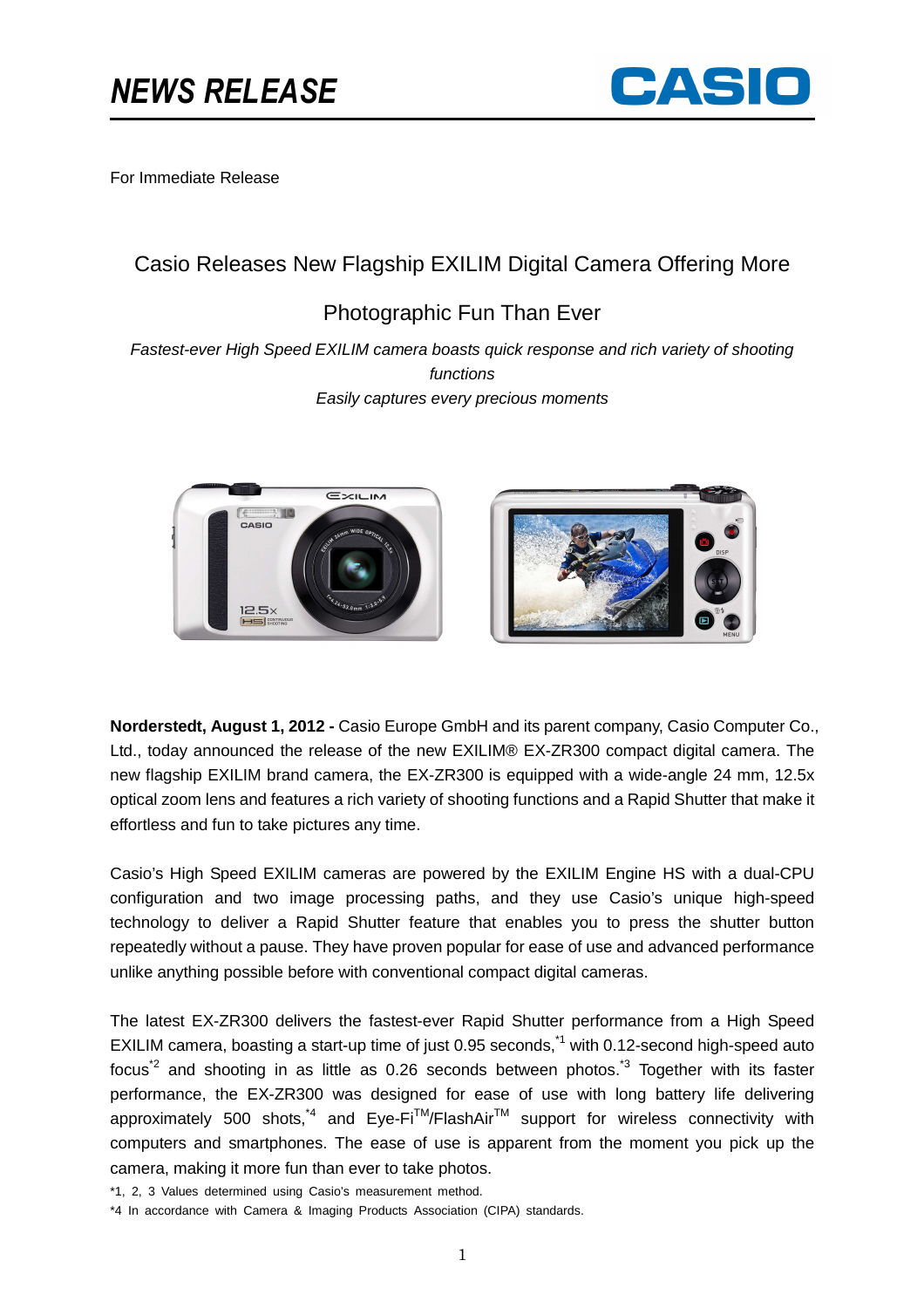As the new flagship model in the EXILIM family of cameras, the EX-ZR300 is packed with diverse shooting functions. Premium Auto Pro mode automatically combines images taken with high-speed burst shooting according to the shooting conditions, to dramatically improve final image quality in challenging situations such as backlighting, night scenes and zoom shooting. HS Night Shot combines images taken with high-speed burst shooting, producing bright shots of scenes that appear dark to the naked eye, without using a flash and delivering sensitivity equivalent up to ISO12800. Art Shot offers seven different effects for creating artistic photos, such as miniature and toy camera effects.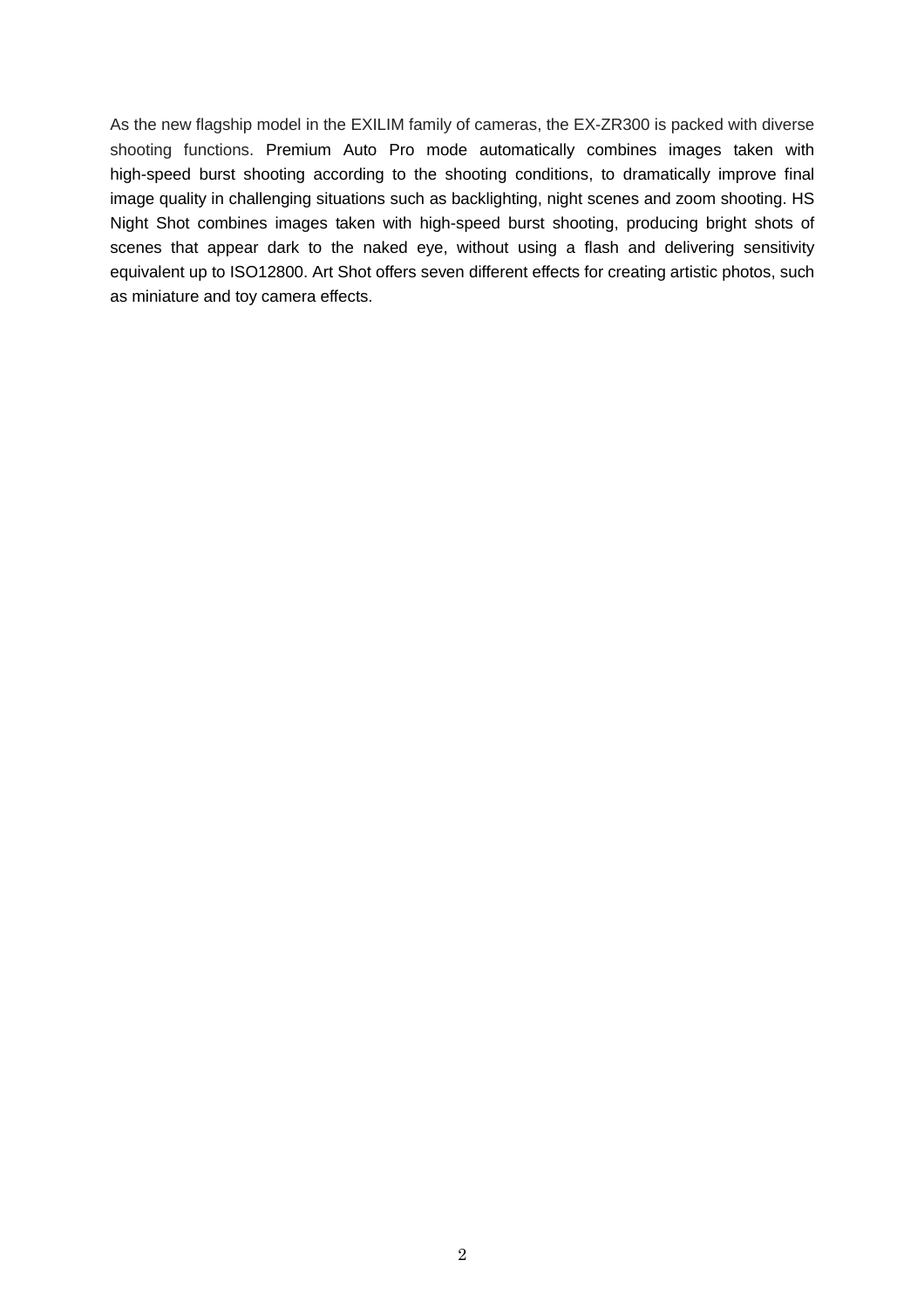#### **Main Features of the EX-ZR300**

### **EXILIM ENGINE HS with high-speed shooting and high-speed image processing**

The EX-ZR300 incorporates the EXILIM ENGINE HS for high-speed shooting and high-speed processing. In addition to a dual-CPU configuration that creates two image processing paths, the camera is equipped with a reconfigurable processor that delivers high-performance functions and high-speed processing using Casio's latest technologies. With a start-up time of just 0.95 seconds,\* shooting in as little as 0.26 seconds between photos,\* 0.12-second high-speed auto focus\* and a delay of only 0.2 seconds to start shooting a movie,\* the EX-ZR300 makes it effortless to rapidly start shooting. The high-speed burst shooting capability enables advanced shooting functions such as HDR-ART for creating artistic images, and HS Night Shot that captures bright images in minimal light conditions, even without a flash.

\* Values determined using Casio's measurement method.

# **Premium AUTO PRO function produces beautiful photos with just a press of the shutter button**

The Premium AUTO PRO function automatically analyzes the shooting scene to choose the best settings and perform image processing. It automatically combines images from high-speed continuous shooting according to shooting conditions to create gorgeous photos. Users can easily take sophisticated photos at the press of the shutter button, thanks to the automatic activation of functions such as HDR technology for high-contrast conditions, High Speed Night Scene mode for night shots, and High Speed Anti Shake for high-power zoom shooting. For movies, the Premium Auto Movie function automatically analyzes the scene to choose the best settings, by detecting people, landscapes, night scenes, macro subjects, blue skies and foliage.

#### **HS Night Shot captures bright images in minimal light conditions**

The HS Night Shot function merges images taken with high-speed continuous shooting to produce bright, sharply focused shots of scenes that appear dark to the naked eye, without using a flash. HS Night Shot can deliver images with sensitivity up to the equivalent of ISO12800, through processing that aligns continuous shooting images, reduces noise and combines the images.

### **Art Shot gives the freedom to create artistic photos**

Art Shot offers seven different effects for creating impressively artistic photos, including toy camera, soft focus, light tone, pop art, sepia, black & white and miniature effects. Users can change the processing levels of each effect and color to create artistic photos so good they feel like professional photographers.

# **HDR technology faithfully reproduces images as they really appear, avoiding under- or over-exposure**

With Casio's HDR technology, each press of the shutter button actually takes several shots at different exposures and instantly combines them into a single image with a high dynamic range. This minimizes over exposed or under exposed areas in the image, creating a photo that captures all the rich tonal gradation of the scene just as it appears in real life.

#### **HDR-ART creates artistic photos**

The EX-ZR300 features Casio's HDR-ART function to create artistic photos, by combining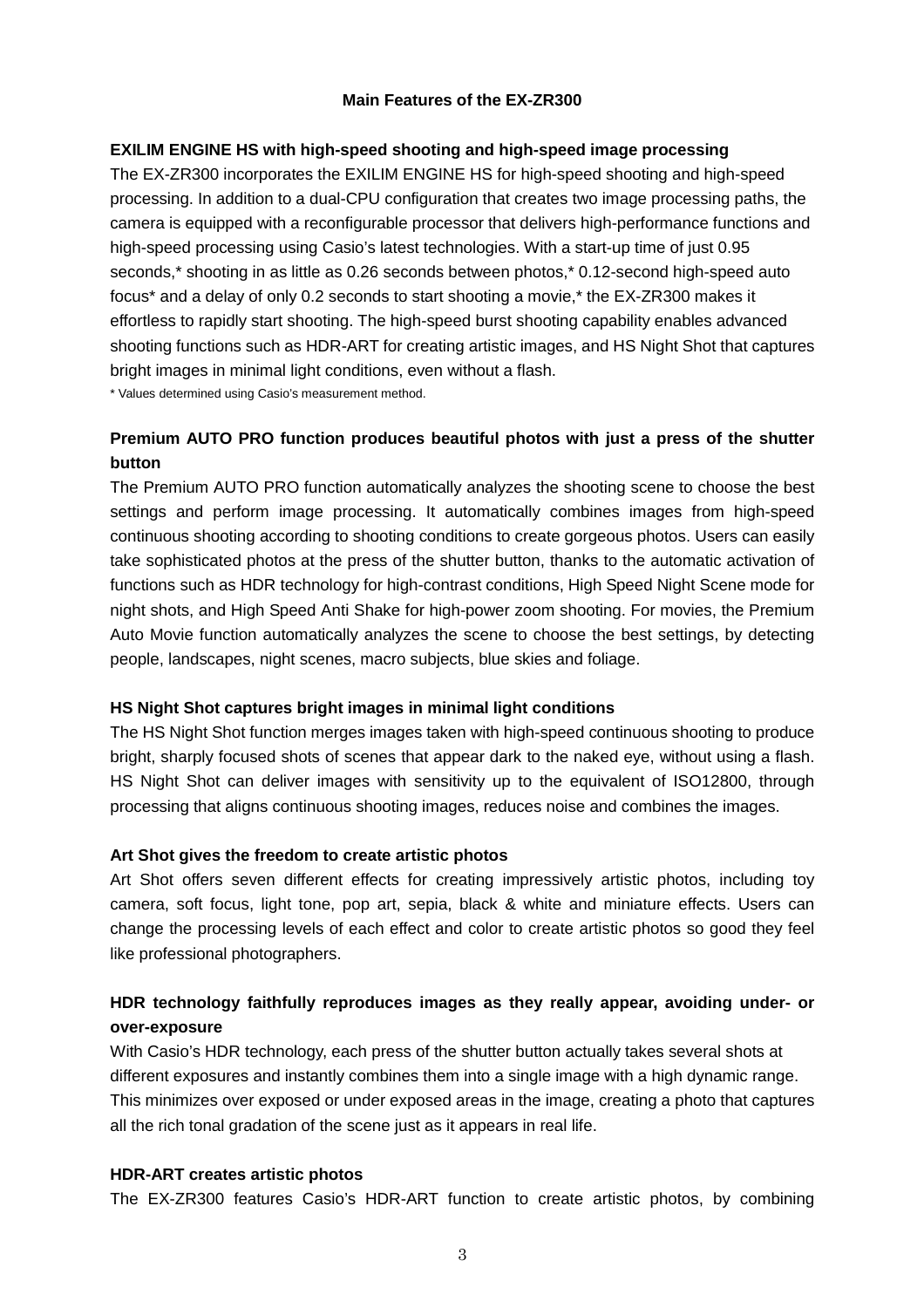continuous shots with differing exposures and performing highly precise image analysis to locally change levels of contrast and color saturation. Users can select from three different processing levels of art effects. The function can also be applied to movies (only one level of art effect available).

# **Blurred Background function lets users take impressive photos like a single-lens reflex camera**

Casio has employed its high-speed continuous shooting technologies to create an original technique for processing the background scene of a shot like the soft blur effect attainable using a single-lens reflex camera, thereby accentuating the subject of the photo. Users can select from three different processing levels of blur effects.

### **Scenes come alive in their full expansiveness with the Wide Shot function**

The EX-ZR300 combines continuous shots taken with high-speed continuous shooting when the user is moving the camera, enabling powerful super-wide-angle shots. Users can choose wide-angle shooting modes equivalent to 14 mm or 18 mm.

#### **Discover new perspectives with the panorama recording function**

Simply by panning the EX-ZR300 across the scene, the Slide Panorama feature makes it easy to take 360° horizontal panoramic images. Recording ve rtical panoramas up to 180° is even possible.

# **Casio's Multi Frame SR Zoom maintains refined image quality with exceptional clarity to a maximum zoom of 25x**

The wide-angle 24 mm, 12.5x optical zoom lens offers zoom performance equivalent to a maximum of 25x optical zoom with Casio's Multi Frame SR Zoom, which actually combines a number of still images to maintain the image quality needed for high-resolution photography.

### **Mode dial for rapid access to shooting modes**

The mode dial enables users to choose from 10 shooting modes, including scene modes and Premium AUTO PRO, Multi Frame SR Zoom and HDR modes.

### **Full HD movie recording**

The EX-ZR300 records Full HD videos with 12.5x optical zoom and stereo sound.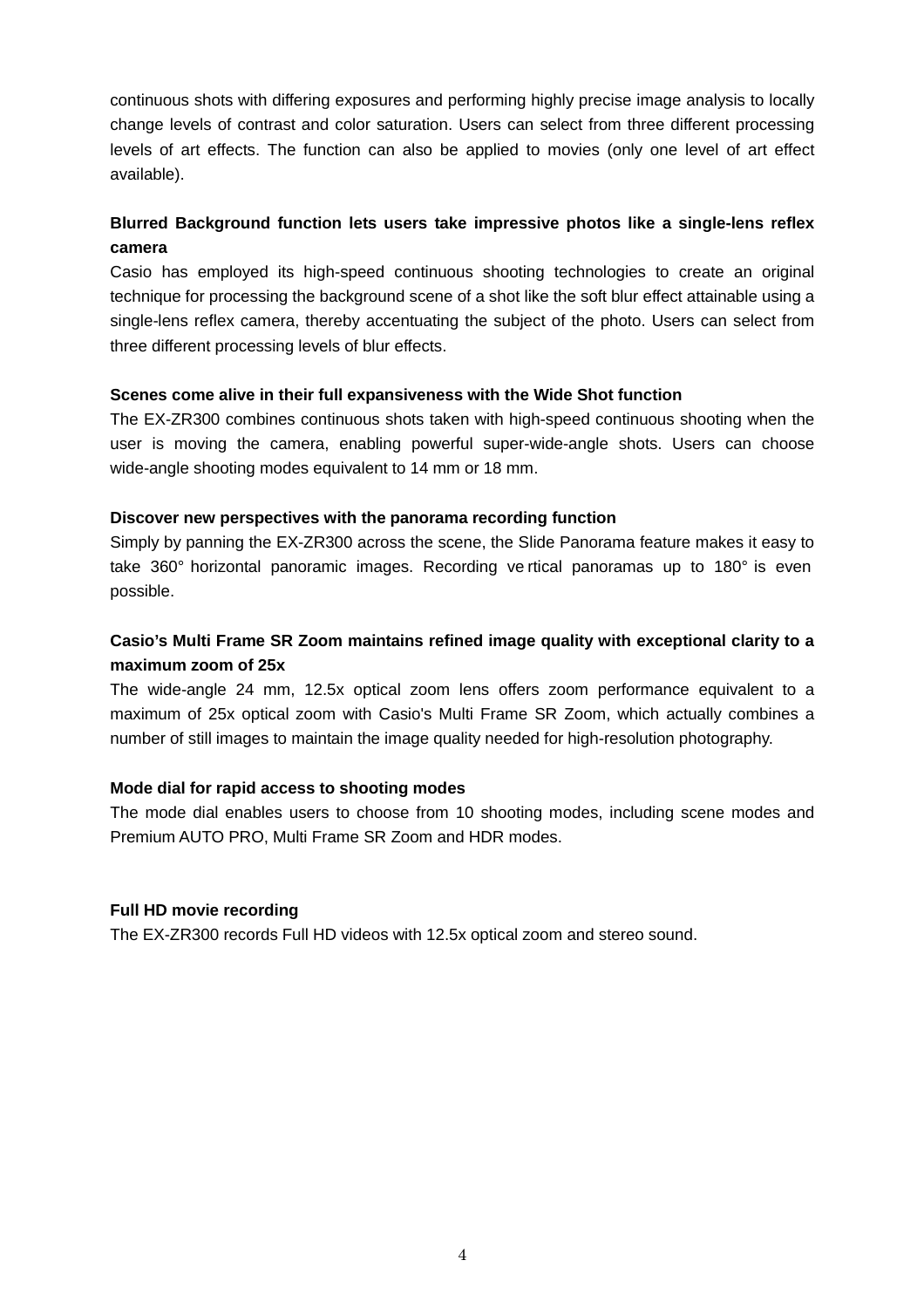# **EX-ZR300 Specifications**

|                                      |                                                               |                                      | <b>EX-ZR300</b>                                                                                                                                                                                                                                                             |
|--------------------------------------|---------------------------------------------------------------|--------------------------------------|-----------------------------------------------------------------------------------------------------------------------------------------------------------------------------------------------------------------------------------------------------------------------------|
| Number of Effective Pixels           |                                                               |                                      | 16.1 megapixels (/million)                                                                                                                                                                                                                                                  |
| Image Sensor                         |                                                               |                                      | 1/2.3-inch high-speed CMOS                                                                                                                                                                                                                                                  |
|                                      | <b>Total Pixels</b>                                           |                                      | 16.79 megapixels (/million)                                                                                                                                                                                                                                                 |
| <b>File Format</b>                   | Still Images                                                  |                                      | JPEG (Exif Ver.2.3, DCF 2.0, DPOF)                                                                                                                                                                                                                                          |
|                                      | Movies                                                        |                                      | MOV format, H.264/AVC, IMA-ADPCM (stereo)                                                                                                                                                                                                                                   |
| Built-in Flash Memory (Image Area)*1 |                                                               |                                      | 52.2MB                                                                                                                                                                                                                                                                      |
| Recording Media                      |                                                               |                                      | SD Memory Card*3, SDHC Memory Card, SDXC Memory Card compatible                                                                                                                                                                                                             |
| Number of<br>Recorded<br>Pixels      | Still Images                                                  |                                      | 16M (4608 x 3456), 3:2 (4608 x 3072), 16:9 (4608 x 2592), 10M (3648 x 2736),<br>5M (2560 x 1920), 3M (2048 x 1536), VGA (640 x 480)                                                                                                                                         |
|                                      | Movies                                                        |                                      | FHD:1920x1080 (30fps) / HD <sup>*4</sup> :1280x720 (15fps) / STD: 640x480 (30fps) /<br>HS 1000 (224x64 1000fps)/ HS 480 : 224x160 (480fps) / HS 240 : 512x384(240fps) /<br>HS 120: 640x480 (120fps) / HS 30-240: 512x384 (30 to 240fps) / HS 30-120: 640x480 (30 to 120fps) |
| Operating                            | Start-up time <sup>*2</sup>                                   |                                      | Approx. 0.95 seconds                                                                                                                                                                                                                                                        |
|                                      | Shutter Release Time<br>$\mathsf{L}$ aq $\mathsf{\hat{\,}}^2$ |                                      | Approx. 0.024 second (time from when the shutter button is fully pressed<br>from focus lock until the image starts to be recorded)                                                                                                                                          |
| Speed                                | Image Playback <sup>*2</sup>                                  |                                      | Approx. 0.1 second/image                                                                                                                                                                                                                                                    |
|                                      | Shot to Shot Time <sup>*2</sup>                               |                                      | Approx. 0.26 second intervals                                                                                                                                                                                                                                               |
|                                      | Auto Focus Speed                                              |                                      | Approx. 0.12second (At full wide angle; Auto Focus Speed measure conditions defined by CASIO)                                                                                                                                                                               |
| Recording                            | Still<br>Images                                               | SD Memory<br>Card 16GB <sup>*3</sup> | Fine: Approx. 1072 shots                                                                                                                                                                                                                                                    |
| Capacity                             | (JPEG)                                                        |                                      | Normal: Approx. 1654 shots                                                                                                                                                                                                                                                  |
| (Maximum<br>Image Size<br>Setting)   | Movies                                                        | Recording<br>Time                    | Maximum recording time per file: 29minutes* <sup>5</sup>                                                                                                                                                                                                                    |
|                                      |                                                               | SD Memory<br>Card $16GB^{*3}$        | Approx. 35 minutes 59 sec. (FHD)                                                                                                                                                                                                                                            |
|                                      | <b>Continuous Shooting Speed</b>                              |                                      | 30 frames per second / 15 frames per second / 10 frames per second /<br>5 frames per second / 3 frames per second (Image is fixed at 16M pixels)                                                                                                                            |
|                                      | Construction                                                  |                                      | 9 lenses in 8 groups, including aspherical lens                                                                                                                                                                                                                             |
| Lens                                 | F-number                                                      |                                      | F3.0 (W) to F5.9 (T)                                                                                                                                                                                                                                                        |
|                                      | Focal                                                         |                                      | $f = 4.24$ to 53.0mm                                                                                                                                                                                                                                                        |
|                                      | Length                                                        | 35mm Film<br>Equivalent              | Approx. 24 to 300mm                                                                                                                                                                                                                                                         |
| Zoom Ratio                           |                                                               |                                      | 12.5 x optical zoom, 18.8x Single Frame SR Zoom, 25.0x Multi Frame SR Zoom, 4x digital zoom,<br>199.3x maximum digital zoom (in conbination with HD zoom, VGA size)                                                                                                         |
|                                      | Focus Type                                                    |                                      | <b>Contrast Detection Auto Focus</b>                                                                                                                                                                                                                                        |
|                                      | Focus Modes                                                   |                                      | Auto Focus, Macro, Super Macro Mode, Infinity, Manual Focus                                                                                                                                                                                                                 |
| Focusing                             | AF Area                                                       |                                      | Intelligent, Spot, Multi, Tracking                                                                                                                                                                                                                                          |
|                                      | AF assist lamp                                                |                                      | Yes                                                                                                                                                                                                                                                                         |
|                                      | Auto Focus                                                    |                                      | Approx. 5cm to infinity (W)                                                                                                                                                                                                                                                 |
| Focus                                | Macro                                                         |                                      | Approx. 1cm to 50cm (Fifth step from Widest Setting)                                                                                                                                                                                                                        |
| $Range^{*6}$                         | Super Macro                                                   |                                      | Approx. 1cm to 50cm                                                                                                                                                                                                                                                         |
| (From Lens<br>Surface)               | Infinity                                                      |                                      | Infinity                                                                                                                                                                                                                                                                    |
|                                      | <b>Manual Focus</b>                                           |                                      | Approx. 5cm to infinity (W)                                                                                                                                                                                                                                                 |
| Exposure                             | <b>Exposure Metering</b>                                      |                                      | Multi pattern, Center Weighted, Spot by imaging element                                                                                                                                                                                                                     |
|                                      | <b>Exposure Control</b>                                       |                                      | Program AE, Aperture Priority AE, Shutter Speed Priority AE, Manual Exposure                                                                                                                                                                                                |
|                                      | <b>Exposure Compensation</b>                                  |                                      | -2EV to +2EV (in 1/3EV steps)                                                                                                                                                                                                                                               |
|                                      |                                                               |                                      | CMOS electronic shutter and mechanical shutter                                                                                                                                                                                                                              |
| Shutter                              | Shutter                                                       | Auto                                 | 1/4 to 1/2000 second                                                                                                                                                                                                                                                        |
|                                      | Speed <sup>*7</sup>                                           | Premium Auto                         | 4 to 1/4000 second                                                                                                                                                                                                                                                          |
| Aperture <sup>*8</sup>               |                                                               |                                      | F3.0 (W) to F7.9 (W) * <sup>9</sup>                                                                                                                                                                                                                                         |
| <b>White Balance</b>                 |                                                               |                                      | Auto WB, Daylight, Overcast, Shade, Day White FL, Daylight FL, Tungsten, Manual WB                                                                                                                                                                                          |
|                                      | Still Images                                                  |                                      | Auto, ISO80, ISO100, ISO200, ISO400, ISO800, ISO1600, ISO3200 (HS Night Shot: ISO12.800)                                                                                                                                                                                    |
| Sensitivity<br>$(SOS)^{*10}$         | Movies                                                        |                                      | Auto                                                                                                                                                                                                                                                                        |
| Self-Timer                           |                                                               |                                      | 10 seconds, 2 seconds, Triple Self-timer                                                                                                                                                                                                                                    |
| <b>Built-in Flash</b>                | Flash Modes                                                   |                                      | Auto, Flash off, Flash on, Red eye reduction                                                                                                                                                                                                                                |
|                                      | Flash Range* <sup>11</sup><br>(ISO Sensitivity: Auto)         |                                      | Normal: Approx. 0.4 to 4.7m (W), approx. 0.9 to 2.4m (T)                                                                                                                                                                                                                    |
|                                      | <b>Flash Lighting</b><br>Adjustment                           |                                      | $+2,+1,0,-1,-2$                                                                                                                                                                                                                                                             |
|                                      | Flash Charge Time                                             |                                      | Approximately 5 seconds                                                                                                                                                                                                                                                     |